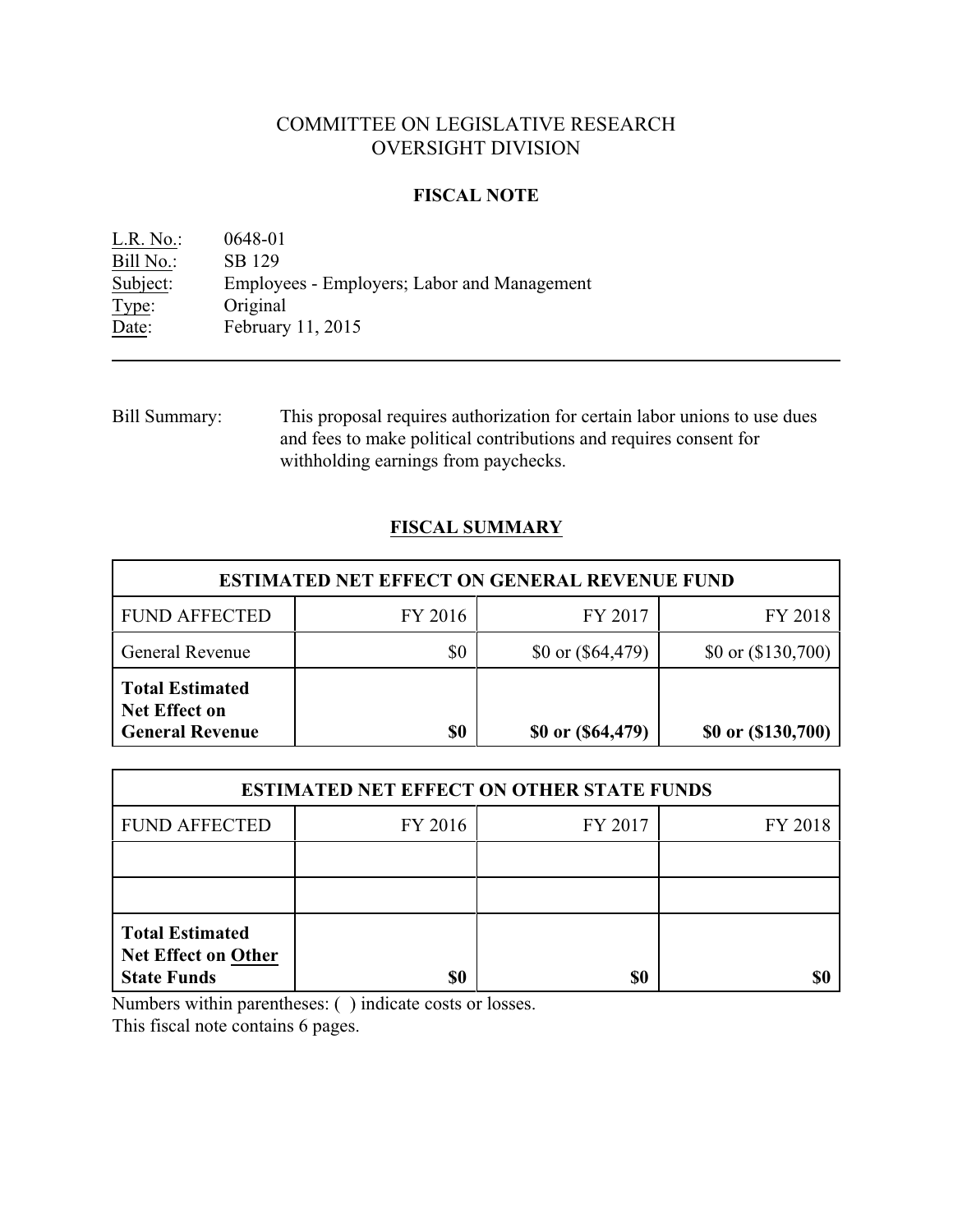L.R. No. 0648-01 Bill No. SB 129 Page 2 of 6 February 11, 2015

| <b>ESTIMATED NET EFFECT ON FEDERAL FUNDS</b>                        |         |         |         |  |
|---------------------------------------------------------------------|---------|---------|---------|--|
| <b>FUND AFFECTED</b>                                                | FY 2016 | FY 2017 | FY 2018 |  |
|                                                                     |         |         |         |  |
|                                                                     |         |         |         |  |
| <b>Total Estimated</b><br>Net Effect on All<br><b>Federal Funds</b> | \$0     | \$0     |         |  |

| <b>ESTIMATED NET EFFECT ON FULL TIME EQUIVALENT (FTE)</b>    |         |                |            |  |
|--------------------------------------------------------------|---------|----------------|------------|--|
| <b>FUND AFFECTED</b>                                         | FY 2016 | FY 2017        | FY 2018    |  |
| <b>General Revenue</b>                                       |         | $0$ or $2$ FTE | 0 or 2 FTE |  |
|                                                              |         |                |            |  |
| <b>Total Estimated</b><br><b>Net Effect on</b><br><b>FTE</b> |         | 0 or 2 FTE     | 0 or 2 FTE |  |

 $\boxtimes$  Estimated Net Effect (expenditures or reduced revenues) expected to exceed \$100,000 in any of the three fiscal years after implementation of the act.

| <b>ESTIMATED NET EFFECT ON LOCAL FUNDS</b> |         |         |         |  |
|--------------------------------------------|---------|---------|---------|--|
| <b>FUND AFFECTED</b>                       | FY 2016 | FY 2017 | FY 2018 |  |
| <b>Local Government</b>                    | \$0     | \$0     | \$0     |  |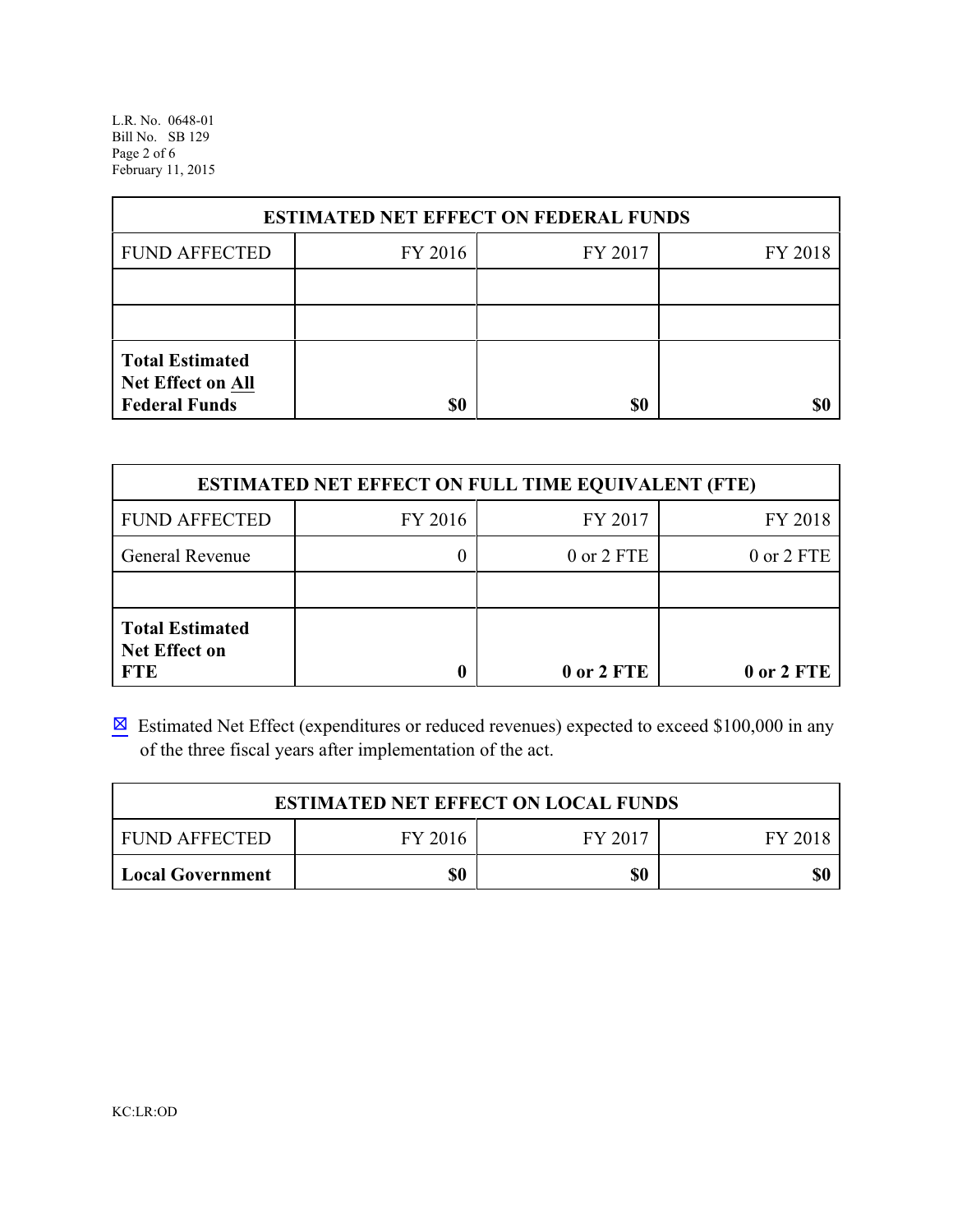L.R. No. 0648-01 Bill No. SB 129 Page 3 of 6 February 11, 2015

## **FISCAL ANALYSIS**

# ASSUMPTION

Officials from the **Missouri Department of Conservation**, the **Department of Social Services**, the **Department of Public Safety** - **Missouri National Guard**, the **Department of Transportation**, the **City of Kansas City**, the **University of Missouri** and **Lincoln University** each assume the proposal will have no fiscal impact on their respective organizations.

Officials from the **Department of Public Safety** - **State Emergency Management Agency** and the **Missouri Highway Patrol**, the **Department of Corrections**, the **Department of Mental Health** and the **Department of Health and Senior Services** each defer to the Office of Administration to estimate the fiscal impact of the proposed legislation on their respective organization.

Officials from the **Attorney General's Office** assume any potential cost arising from this proposal can be absorbed with existing resources.

Officials at the **Office of Administration - Division of Personnel** assume they would be responsible for making sure the provisions of this proposal are complied with during all future negotiations. The additional responsibilities can be absorbed with existing resources.

Officials from the **Department of Labor and Industrial Relations** assume that the legislation's intent is for the information sent to the Labor and Industrial Relations Commission (LIRC) to be kept in a searchable format. It is also assumed that this legislation will affect approximately 100,000 public employees. Each public employee will be required to fill out two forms: Consent for Withholding Union Dues/Fees and Consent for Political Use of Dues/Fees. Copies of these records will be filed with the LIRC along with the reports from the public labor organizations. Based on the assumptions stated, this will result in over 200,000 additional filings to the LIRC each year. This mass amount of filings must be received and stored in an organized and retrievable manner. The present LIRC staff cannot take on the added responsibility nor is there adequate space within the LIRC offices to store these additional filings.

Officials from the DOLIR state OA-ITSD estimate this proposal will require computer programing will be bid out to IT consultants due to the OA-ITSD resources being at full capacity. DOLIR would incur 1,149 hours of programming and other cost such as workstations, scanners and software at a cost of \$105,817 in FY `16, \$28,534 in FY `17 and \$29,248 in FY `18.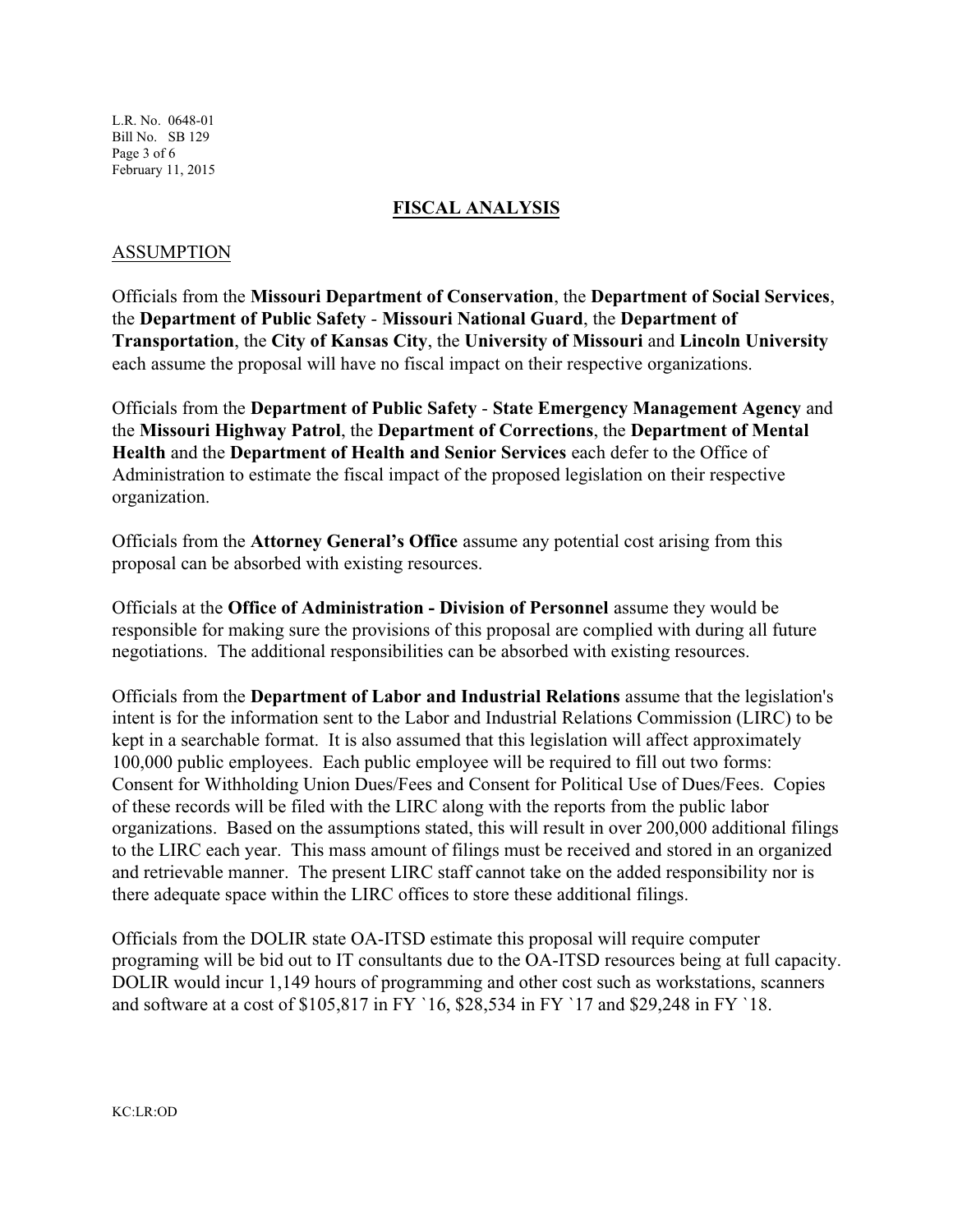L.R. No. 0648-01 Bill No. SB 129 Page 4 of 6 February 11, 2015

### ASSUMPTION (continued)

**Oversight** assumes this proposal will be voted on at the next regularly scheduled general election in November 2016. Therefore costs could begin January 2017. Oversight will include a cost of six months (50% of full year cost) for FY 2017 and a full year cost for FY 2018.

Oversight will range the total cost to DOLIR as \$0 (the proposal does not pass the vote of the people) to the estimated cost provided by DOLIR.

DOLIR asked for rental space for the two new employees. Oversight checked with the Office of Administration and confirmed there is space in one of the DOLIR's buildings for the additional staff. Therefore, rental expense is not include in the fiscal note costs.

| FISCAL IMPACT - State Government    | FY 2016               | FY 2017           | FY 2018       |
|-------------------------------------|-----------------------|-------------------|---------------|
| <b>GENERAL REVENUE</b>              | $(10 \text{ Mo.})$    | $(6 \text{ Mo.})$ |               |
| Cost-DOLIR                          |                       |                   |               |
|                                     |                       | \$0 or            | \$0 or        |
| <b>Personal Service</b>             | \$0                   | $(\$32,470)$      | $(\$65,588)$  |
| <b>Fringe Benefits</b>              | \$0                   | (\$16,886)        | $(\$34,109)$  |
| <b>Equipment and Expenses</b>       | $\frac{$0}{$0}{$0 $}$ | (\$15,123)        | $(\$31,003)$  |
| <b>Total Cost - DOLIR</b>           |                       | $(\$64,479)$      | (\$130,700)   |
| FTE Change -DOLIR                   |                       | 2 FTE             | 2 FTE         |
| <b>ESTIMATED NET EFFECT ON</b>      |                       | <u>\$0 or</u>     | <u>\$0 or</u> |
| <b>GENERAL REVENUE</b>              | <u>\$0</u>            | $($ \$64,479 $)$  | ( \$130,700)  |
| Estimated Net FTE Change on General |                       |                   |               |
| Revenue                             | \$0                   | 0 or 2 FTE        | 0 or 2 FTE    |
| FISCAL IMPACT - Local Government    | FY 2016               | FY 2017           | FY 2018       |
|                                     | $(10 \text{ Mo.})$    |                   |               |
|                                     | <u>\$0</u>            | <u>\$0</u>        | <u>\$0</u>    |
|                                     |                       |                   |               |

#### FISCAL IMPACT - Small Business

No direct fiscal impact to small businesses would be expected as a result of this proposal.

KC:LR:OD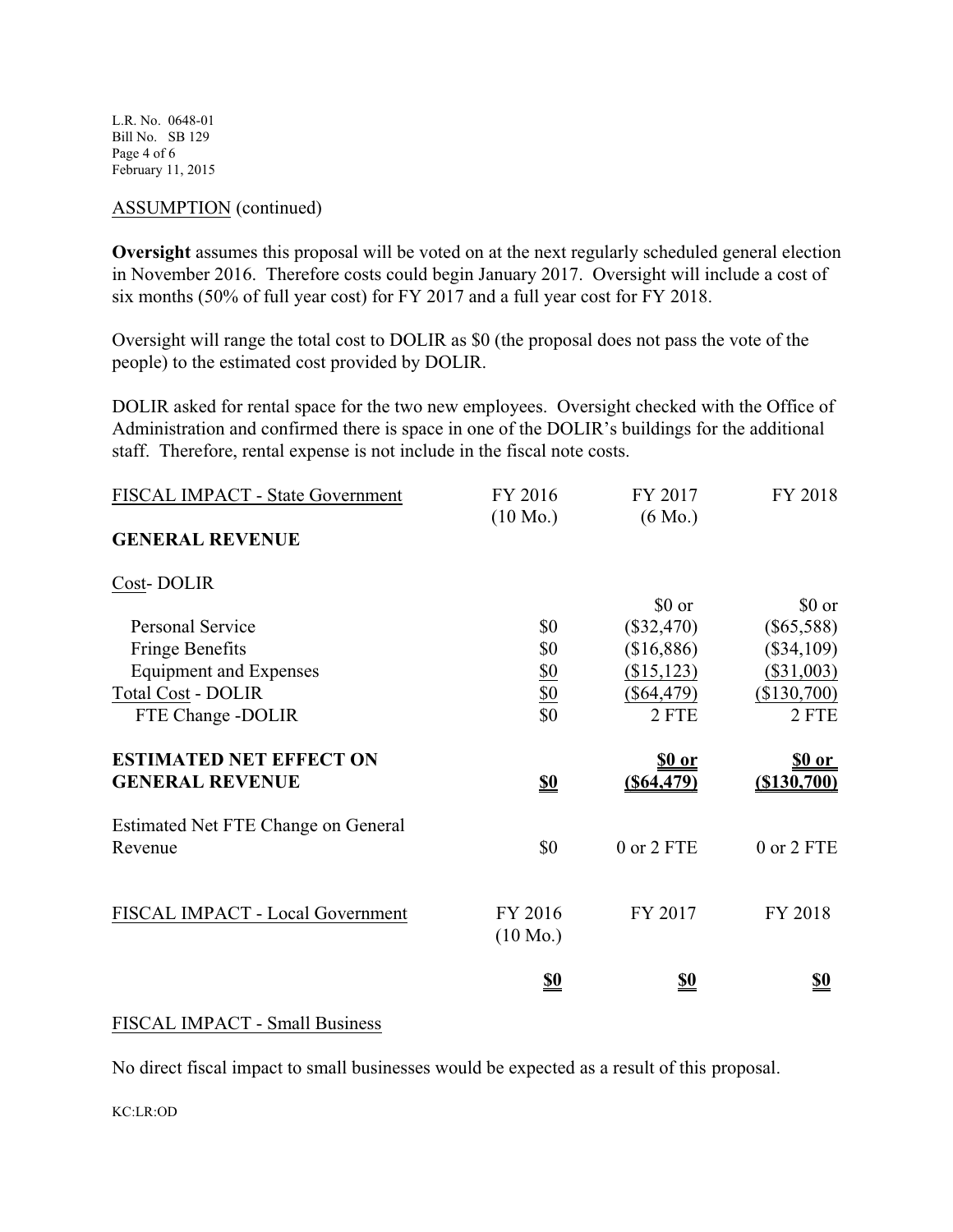L.R. No. 0648-01 Bill No. SB 129 Page 5 of 6 February 11, 2015

#### FISCAL DESCRIPTION

This proposal bars public employee labor unions from withholding fees from employee paychecks without authorization from the employee and requires the employee's consent for public employee labor unions to use fees and dues for political purposes.

The employee must authorize the amount to be used for political contributions and stipulate to which committee their fees will be paid. Authorizing or refraining from authorizing any amount shall in no way affect employment.

The labor union must keep records of all authorizations and submit them to the Labor and Industrial Relations Commission.

This proposal will be voted on at the next regularly scheduled general election in November 2016.

This legislation is not federally mandated, would not duplicate any other program and would not require additional capital improvements or rental space.

## SOURCES OF INFORMATION

Department of Labor and Industrial Relations Office of Administration Department of Transportation Missouri Department of Conservation Department of Health and Senior Services Department of Social Services Department of Corrections Office of the State Public Defender Attorney General's Office Department of Mental Health

Michy Wilen

Mickey Wilson, CPA Ross Strope Director Assistant Director

KC:LR:OD